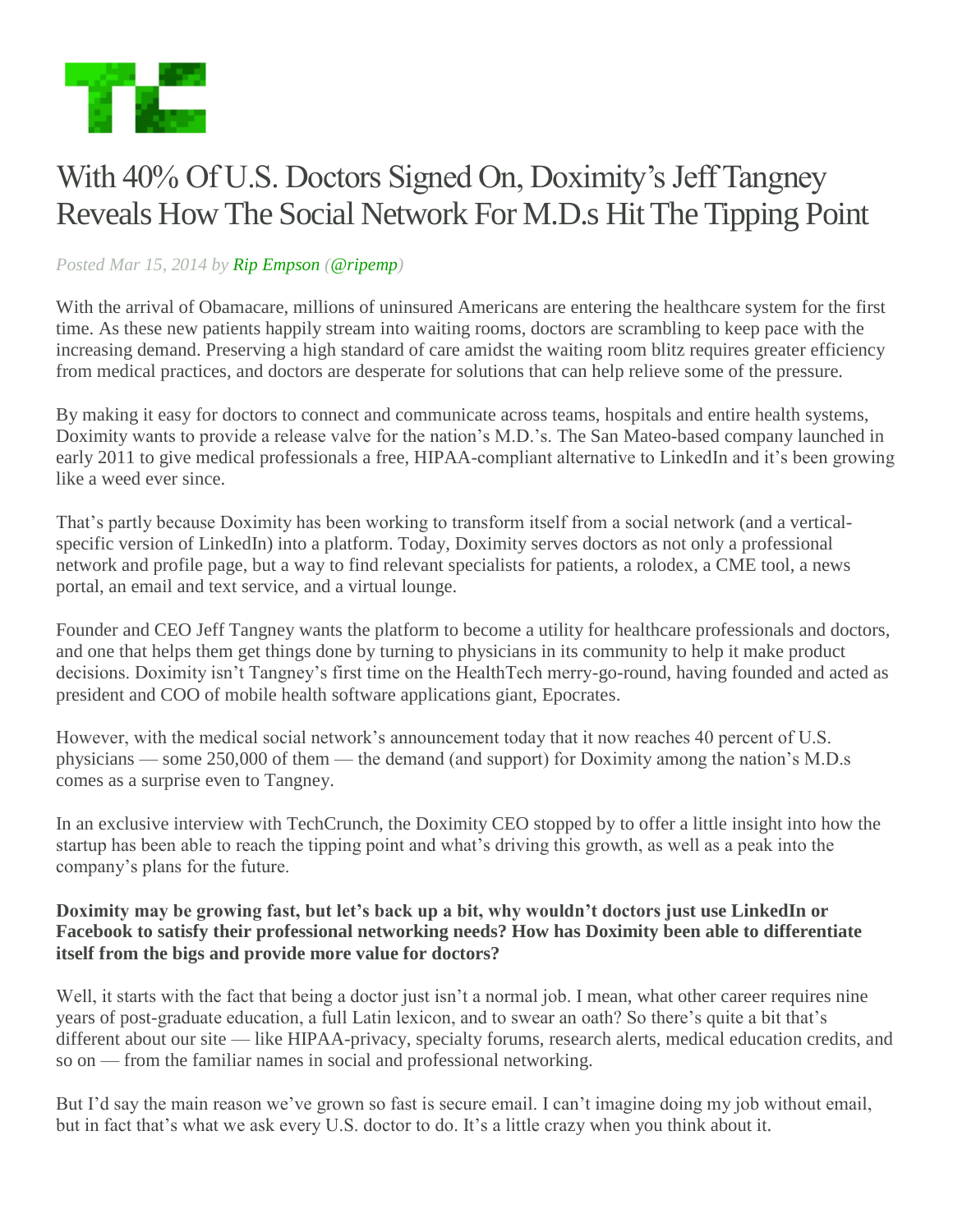# **So now that you're at 40% of U.S. doctors, tell us how you guys got to the tipping point?**

We're seeing that tipping points really happen by sub-market. In our case: a hospital, a city, or a specialty. Each is a little different, but it's that magic point where folks in a pre-existing social or economic group feel "left out" if they're not on it.

The chart below shows Doximity coverage and usage for the top 1,000 hospitals in the U.S. Not surprisingly, the more doctors we have in a hospital, the more usage we get from each. It's network effects and Metcalfe's Law in action.

Also, not surprisingly, the smaller markets tip first. For us, it was Alaska. Doctors on the Alaskan north slope needed specialist input but often lacked the time or money to medevac (fly) their patients hours away to hospitals. So they started using our mobile app to find other doctors and send secure photos. Since there are only 1,500 doctors there, it took just a few months to hit critical mass. Even today, it remains one of our most active states.



**I think some people would be surprised to know that Doximity is just as much of a platform as it is a social network … What are the core use cases that are able to extend Doximity's functionality? What is it that doctors really want? Is it to socialize and connect with peers, or is it educational materials, or email, fax and SMS services?** 

Yes, the platform piece has been really cool. We're over 75 partner sites that now use our OAuth "Login with Doximity" button to verify physicians. It's made it easier for docs to verify and credential themselves with all these great new health services that are sprouting up.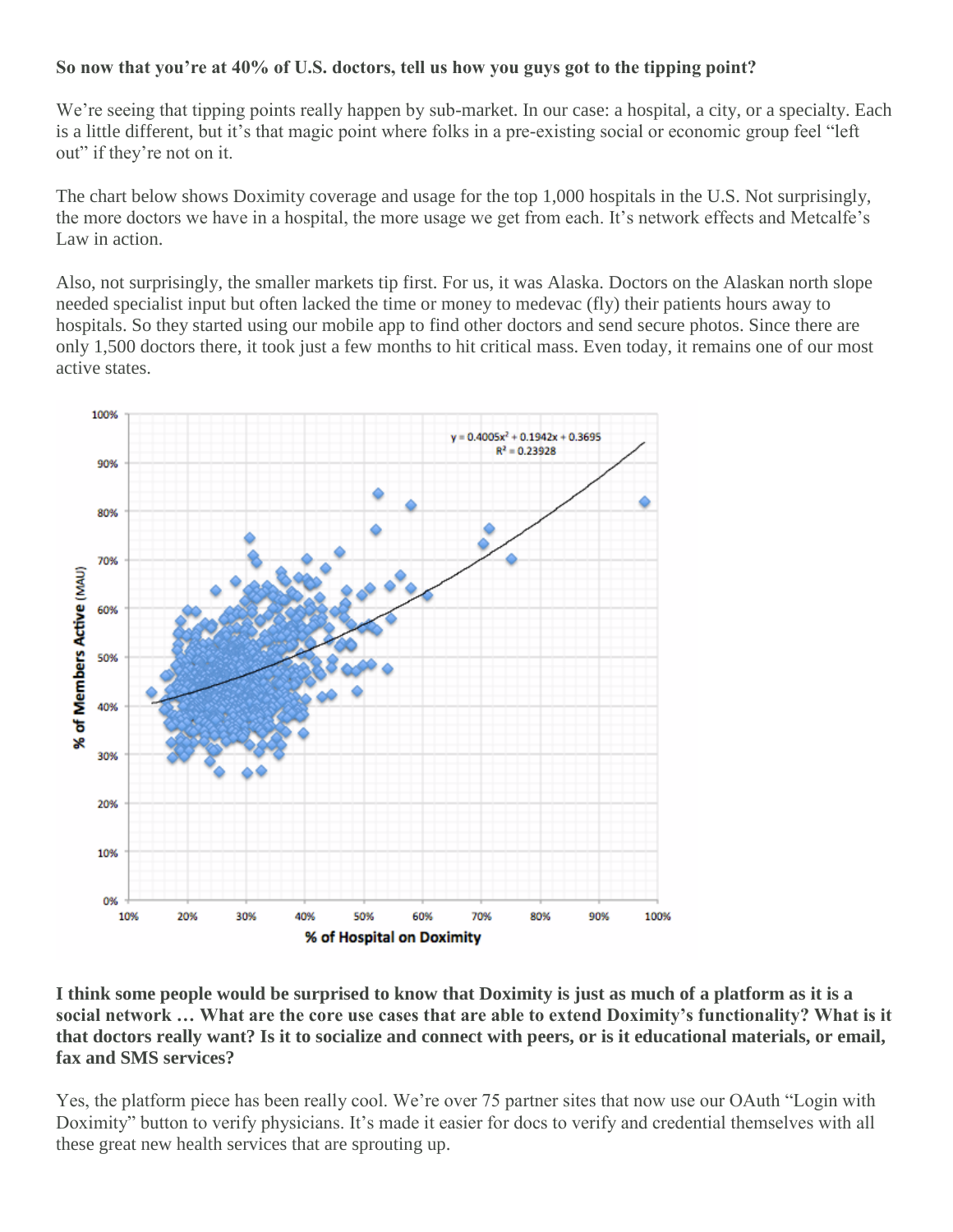As for the rest of our usage, I'd say our patterns are broadly in line with that of LinkedIn or Facebook. Surfing the "medical graph" via referral searches, viewing profiles, reconnecting with past colleagues is primary use. About 25% of our doctors regularly use our secure messaging (including our free eFax) and 1 in 3 uses our CME and research alert tools monthly.

#### **Are doctors actually involved in product development and, if so, how?**

My entrepreneurial life began by listening to my physician roommates at Stanford, and 15 years later at Doximity, it's still what I love to do. We have 5 doctors on staff, plus advisory boards, monthly and annual physician meetings…a lot of our energy is devoted to truly understanding what doctors need.

## **Related to the two questions above: How do you increase engagement for doctors, and encourage them that Doximity is something they want to use?**

Doctors are super busy, so speedy, well-designed features are key. Like a lot of startups, we do a lot of split testing. We even take it a bit further by running internal contests — e.g., we had two data science teams square off to A/B test a "people you may know" algorithm. The winners got cushy new office chairs and the losers had to "peacock" (wear costumes) out to a karaoke bar.

We seek a lot of live feedback, too — an annual weekend with doctors, monthly dinners, and such. Some of our best ideas have come from just listening to doctors talk over dinner. Some of our best ideas — like continuing medical education credits, referral templates, efax, hospital ranking surveys, and online schedules — have come from these sessions.

#### **Is the growth of Doximity playing into any major trends we're seeing across digital health? What are the big factors driving adoption of Doximity and digital health as a whole?**

Over the last five years, about a third of doctors have moved from private practice to working for hospital systems. Obamacare is accelerating that shift. This is changing the way doctors communicate and the way they think about their careers. We're here to help them through these shifts, and to optimize communication with their colleagues and patient care. Broadly, this is part of the large trend towards more transparency in healthcare, both for patients and providers.

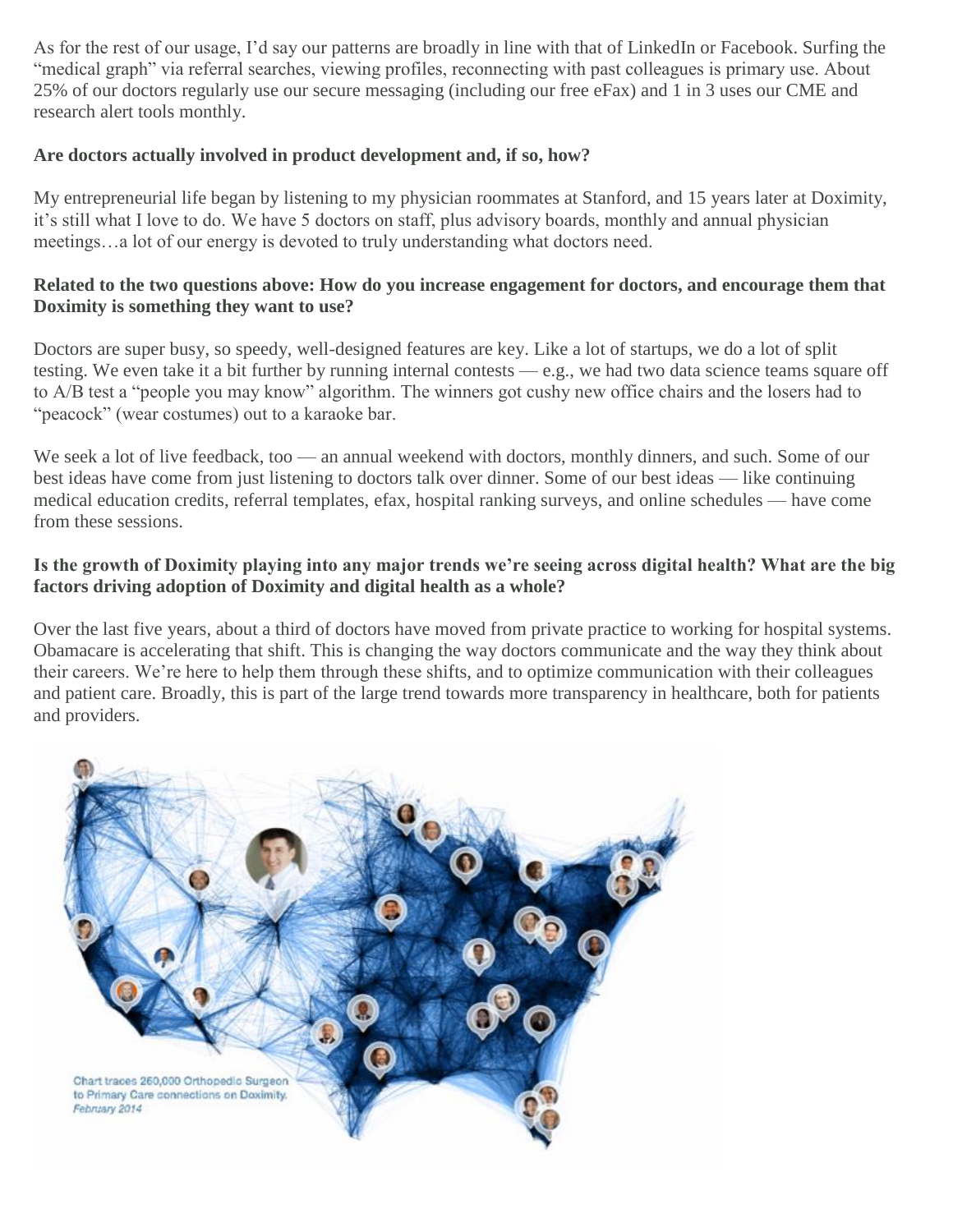# **What's next for Doximity, business-wise and product-wise?**

With nearly 40% of physicians on Doximity today, we've got some big ideas, but nothing we can discuss publicly yet. Let me just say that we believe we can further the wisdom of medicine, both collectively (new treatments) and collaboratively (patient-level).

#### **How has LinkedIn's success/expansion — particularly its move to become a content network for professionals — influenced your direction? Do users see Doximity as a doctor search engine — the main use case for many when it comes to LI?**

Like LinkedIn in the business world, we are the "profile of record" for most doctors. And if that's all we did, we'd be pretty pleased because medicine really needs a master directory for us all to more easily find niche experts, navigate insurer networks and such.

On the content side, we tried a research alert service last year and it's gone pretty well, so we're now rolling it out to all specialties. The core idea came from a doctor at one of our dinners. Like about half of US doctors, he'd authored published research, in his case on a rare aortic disease. Others had cited his research, but he'd have to go search the National Library of Medicine every month to find out who. So we started sending alerts now able to alert 70,000 doctors each month that new research has cited theirs. In addition, we let him contact the other doctor to collaborate, and that's led to.

Keeping up to date with new medical literature is a part of a physician's job—but so is tracking publications, sending secure messages, getting referrals and planning a career path. A statistic that we found particularly concerning is that the average time that a specialized new medical innovation takes to diffuse across the United States is 17 years. For the right new treatments, we think that number should be 17 days.

## **How digitally savvy are doctors and medical professionals? There's a lot of conflicting info out there … Are they really ready for this kind of service at a broad scale?**

Contrary to common perception, I think doctors are actually very digitally savvy, especially when it comes mobile. They may not have desks, but 90% of them own smartphones. And before most of us had even heard of apps, they were downloading my last startup's product (Epocrates) which allowed us to be the first mobile app IPO ever.

Part of the problem is Health IT software. It's designed for the hospital accounting department first, and the doctor second (or third if you include regulations). So you'll hear doctors complaining a lot about computers, but really they're complaining about the software. And they're right. The software they're forced to use is pretty awful.

## **How does Doximity make money? Are you cash flow-positive? How do you make money but keep the service engaging without scaring potential members? What's the growth rate look like on the biz side?**

Our business model really parallels that of LinkedIn and we've seen strong growth on the recruiting side this year. We now have over 200 hospitals and health systems as clients.

In fact, there's big news here: With 52 people on payroll and a year ahead of plan, we just finished our first cash flow-positive month in January. We're growing our team to keep up with demand and are about to double our office space in San Mateo.

## **So how is Doximity helping recruiters? And how do you make sure it doesn't become a spamming opportunity for recruiters, and something doctors want to opt into?**